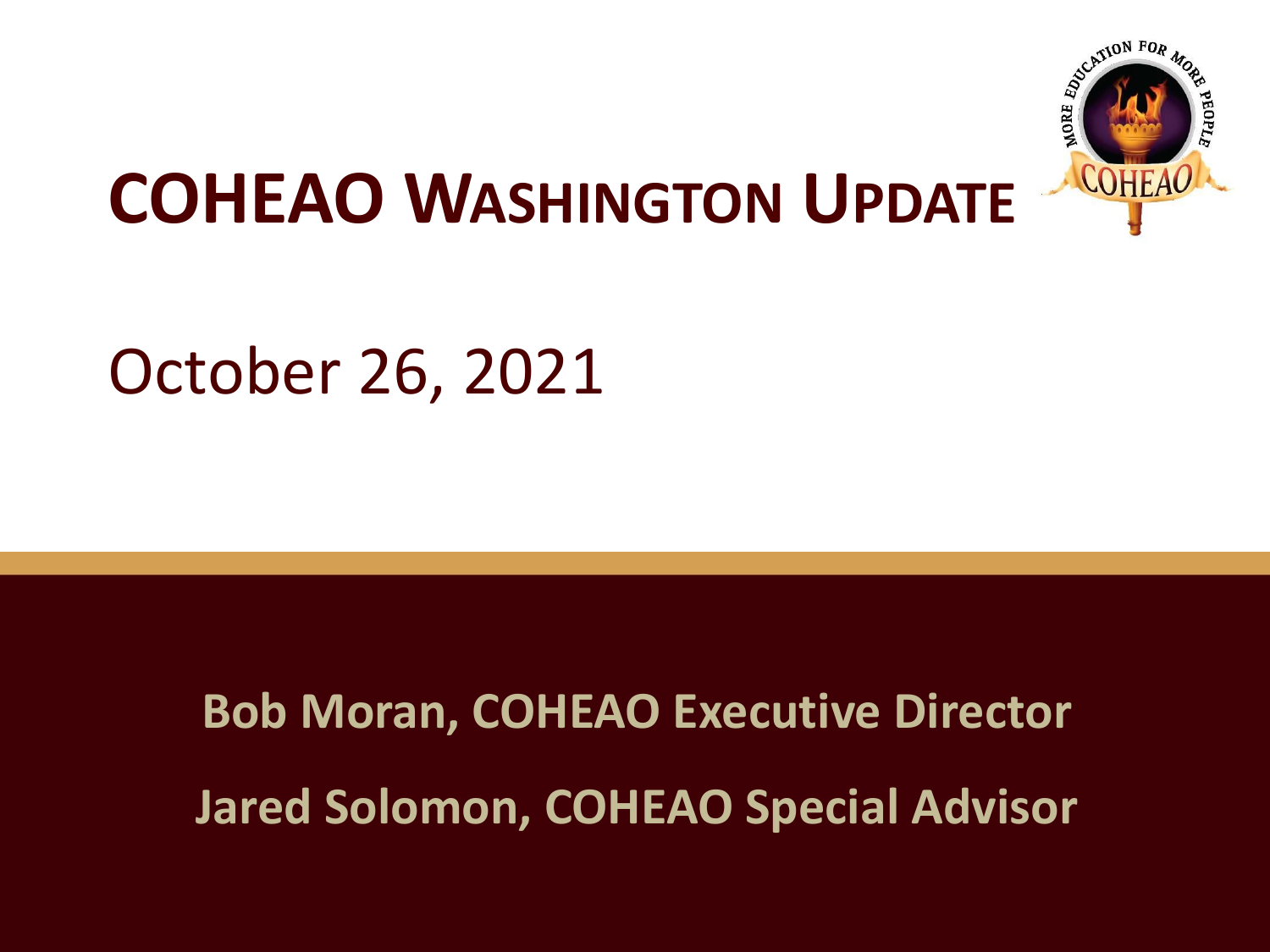

**Robert Moran** is COHEAO's Executive Director and a Principle at Bose Public Affairs Group. Formerly, he was the Majority Director of Education for the Senate Health Education, Labor and Pensions Committee.





**Jared Solomon** serves as a Special Advisor for COHEAO and is a Senior Policy Advisor at Bose Public Affairs Group. Solomon also serves as a Delegate in the Maryland General Assembly. Prior to joining Bose, Solomon was Senior Education Policy Advisor to Sen. Bob Casey (D-PA).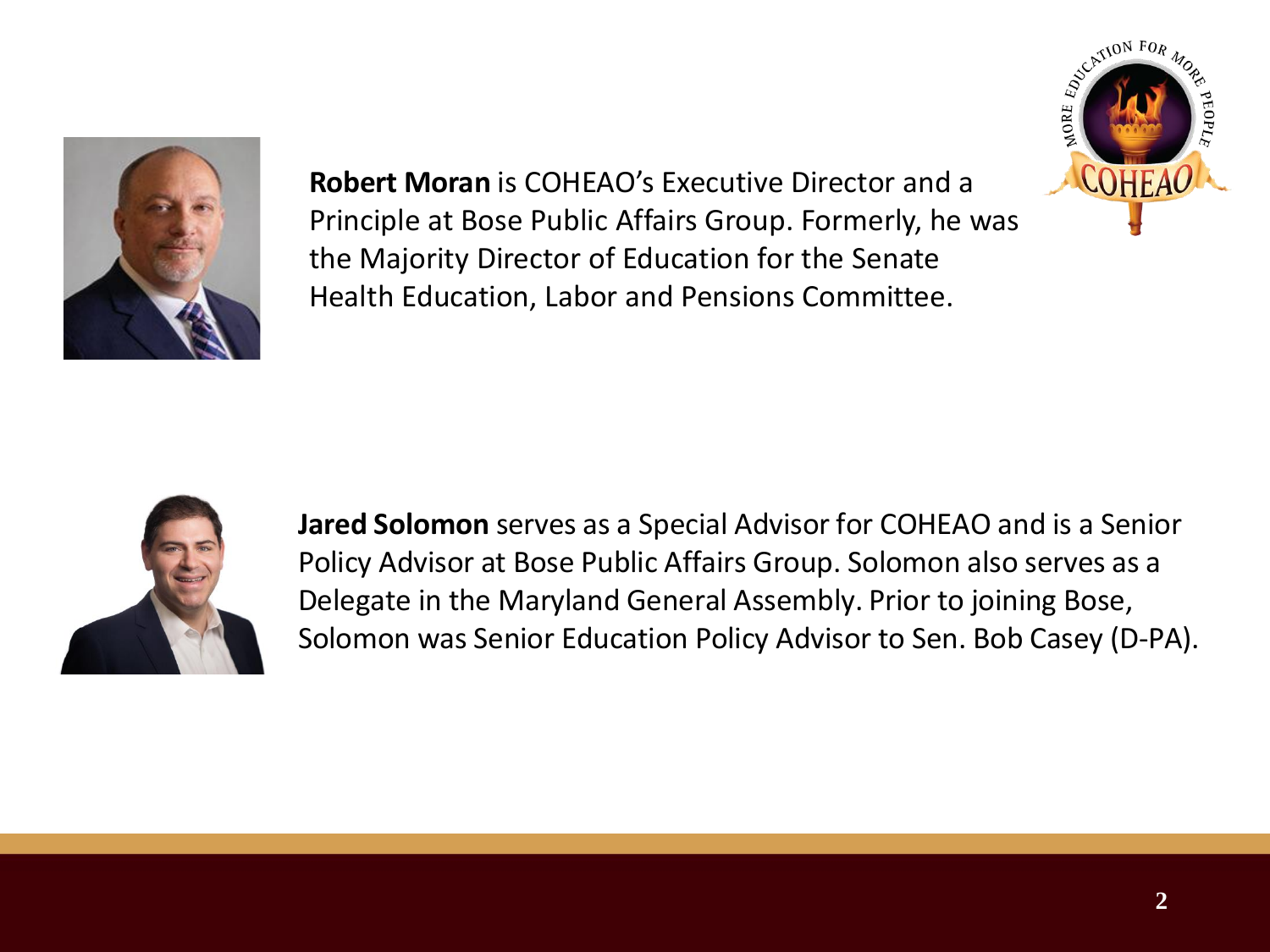## **Washington Update Agenda**

- **1. Review the Make-up of 117th Congress**
- **2. Reconciliation Update & the Build Back Better Act**
- **3. Fiscal Year 2023 Appropriations**
- **4. Perkins Access, Retention, & Completion (ARC) Act Update**
- **5. Administrative Actions & Updates to the Federal Loan Program**
- **6. Mandatory Assignment Policy Update**
- **7. State Legislative Updates**

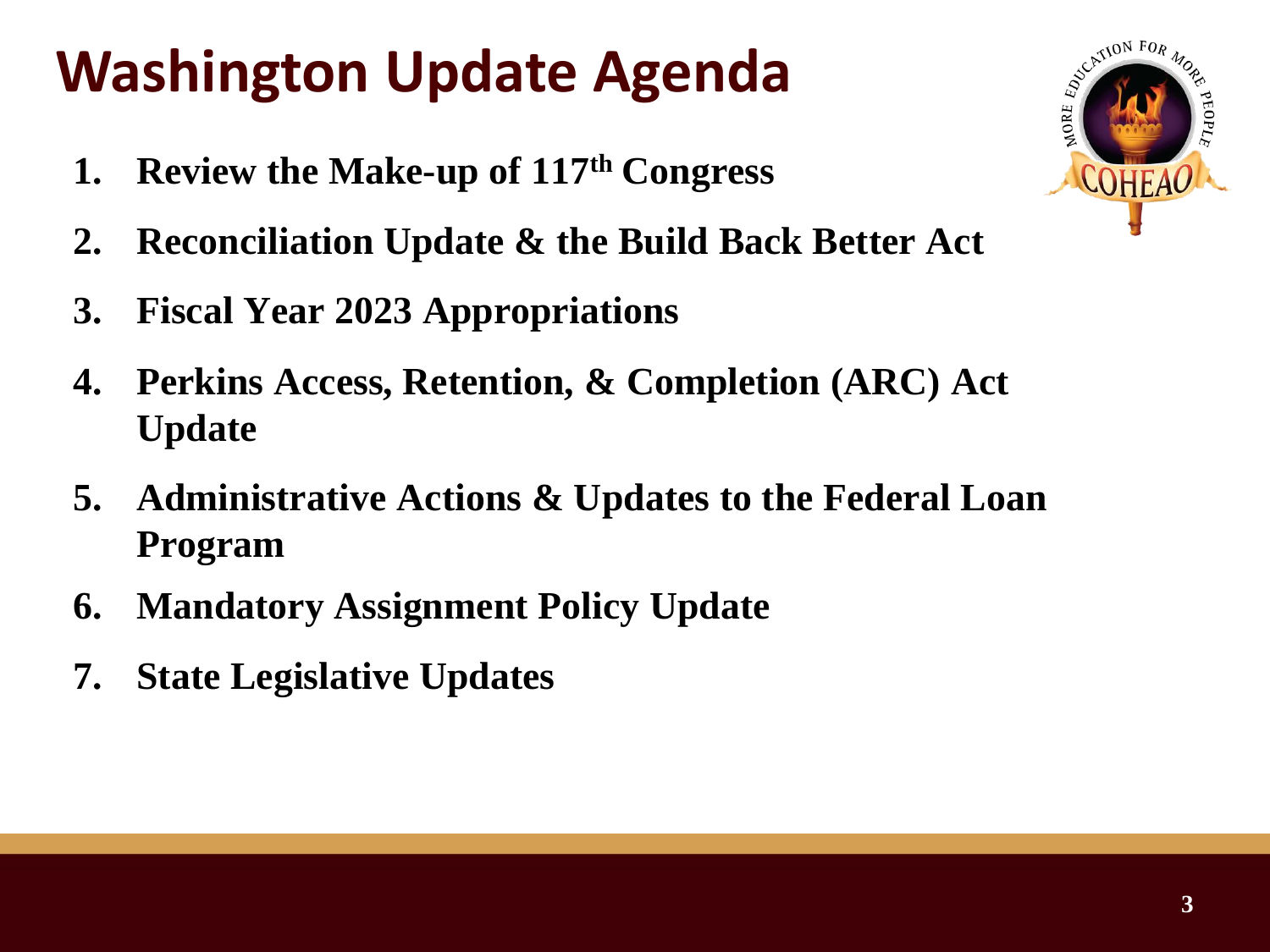## **"No Margin for Error"**

#### **Party Breakdown - House of Representatives**

- 220 Democrats
	- 212 Republicans
	- 3 Vacancies

-*Democrats can only afford to lose 3 votes*

#### **Party Breakdown - Senate**

• 50 Democrats 50 Republicans Vice President Harris breaks the ties -*Democrats cannot afford to lose any votes*



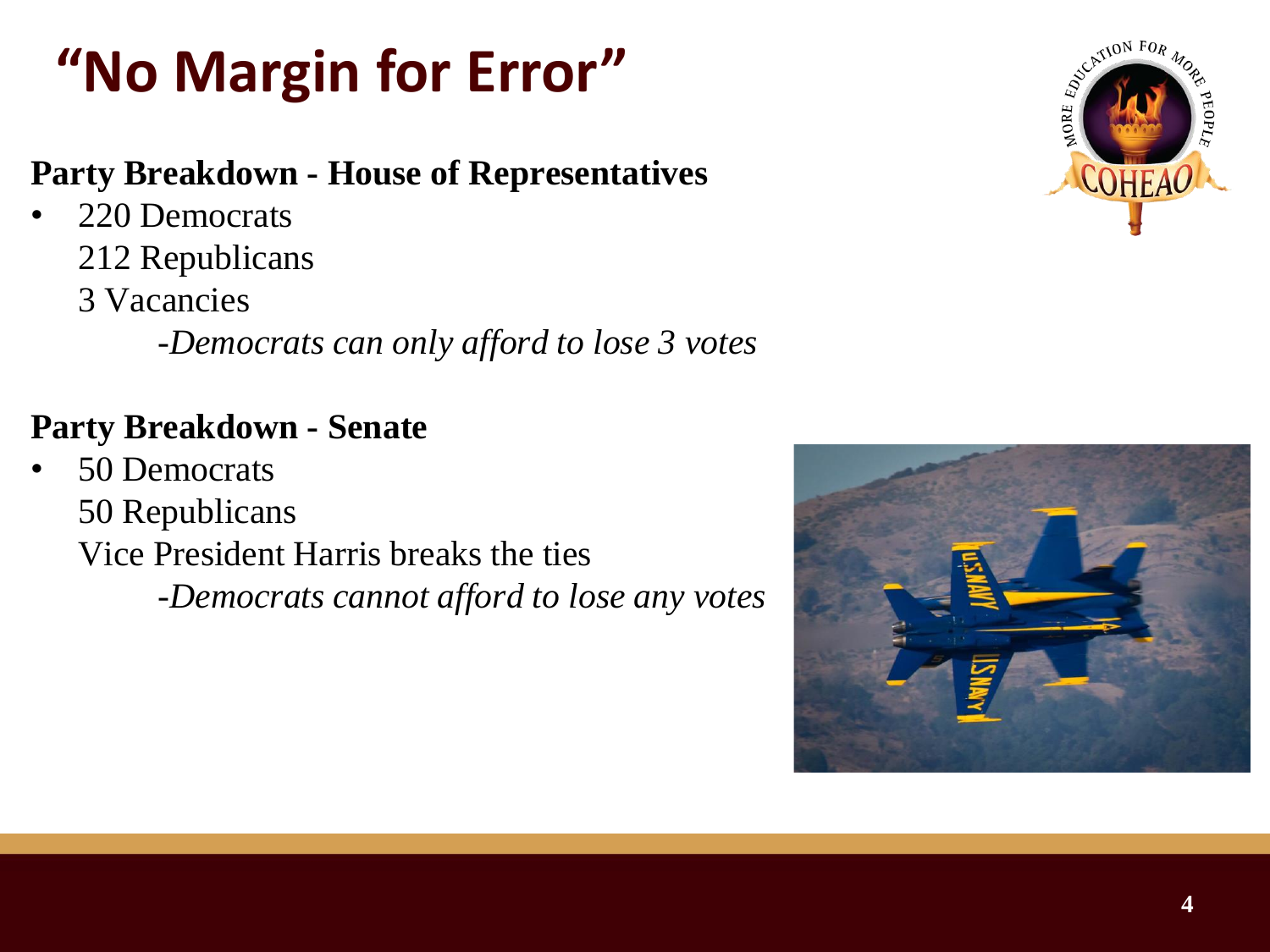### **Reconciliation – All the Focus**

- Infrastructure Investment & Jobs Act (IIJA) and the Build Back Better Act (BBBA) are linked. IIJA is bipartisan and BBBA will be only Democrats.
- \$3.5 trillion original topline number House Education & Labor Committee invests \$111 billion to lower the costs of higher education: -Free Community College - \$500 Pell Grant Increase -New Programs for Retention & Completion -Targeted investments in Minority Serving Institutions
- Sens. Manchin (D-WV) & Sinema (D-AZ) want a smaller package they "hold the cards" – and are engaged in ongoing negotiations between House & Senate Leadership, moderate & progressive caucuses, & the White House.
- Package will likely shrink to \$2 trillion and Democrats hope to have it passed ASAP.

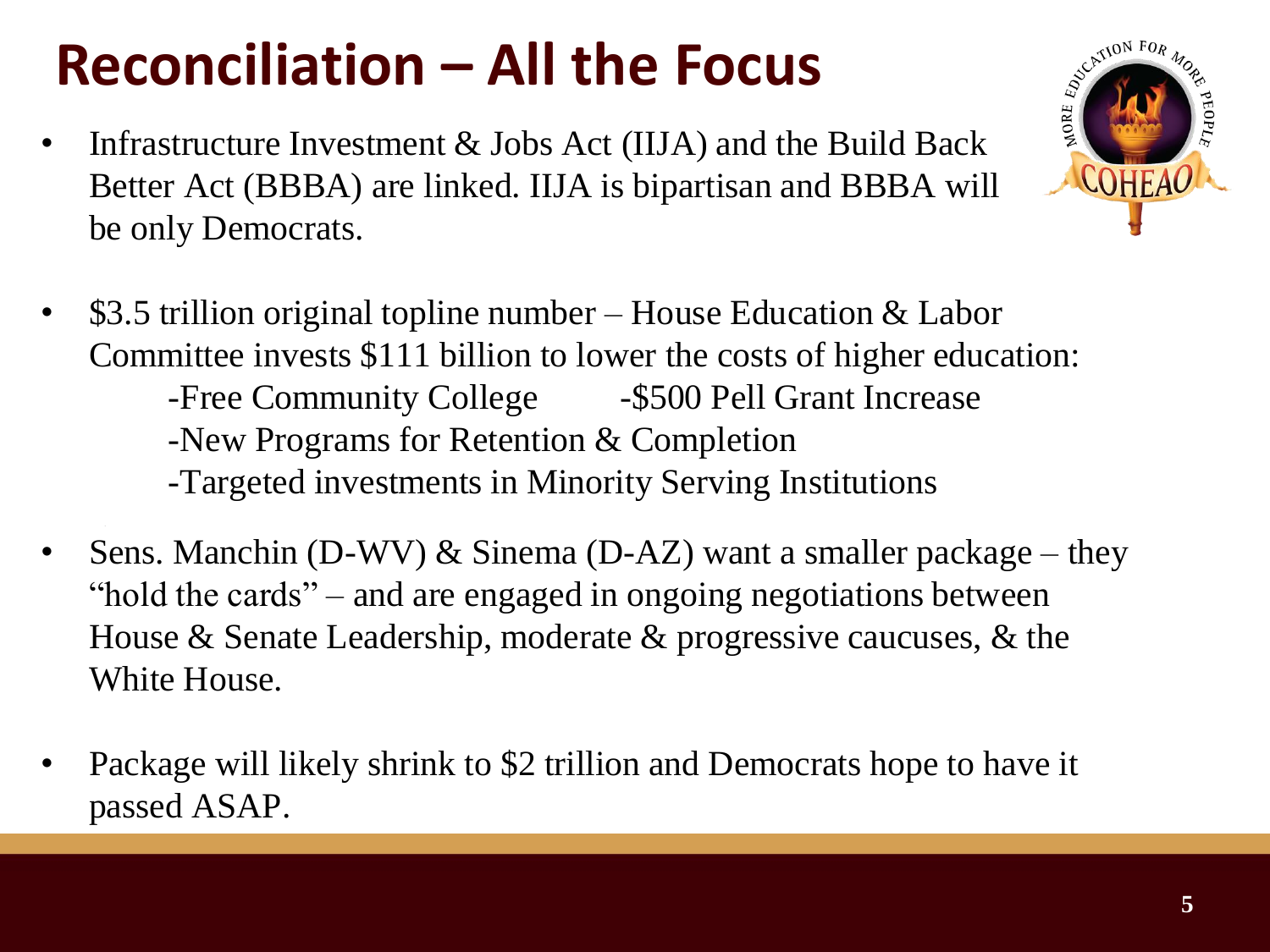### **Always Problematic Annual Appropriations**

• House has passed 12 appropriation bills and Senate has passed none.



- Biggest sticking point is whether defense spending should see a bigger or at least an equal increase to non-defense spending. House passed annual National Defense Authorization Act includes a \$24 billion increase for defense spending.
- House "LaborH" bill includes a 41% increase in the Department of Education budget and the Senate draft bill includes a 35% increase.
- Funding includes a \$400 increase in maximum Pell, increase in temporary support for Public Service Loan Forgiveness program, & other increases for discretionary higher education programs.
- Continuing Resolution passed until Dec. 3. Full year agreement may be impacted by agreement to raise the debt ceiling, which will also need to be settled by early December.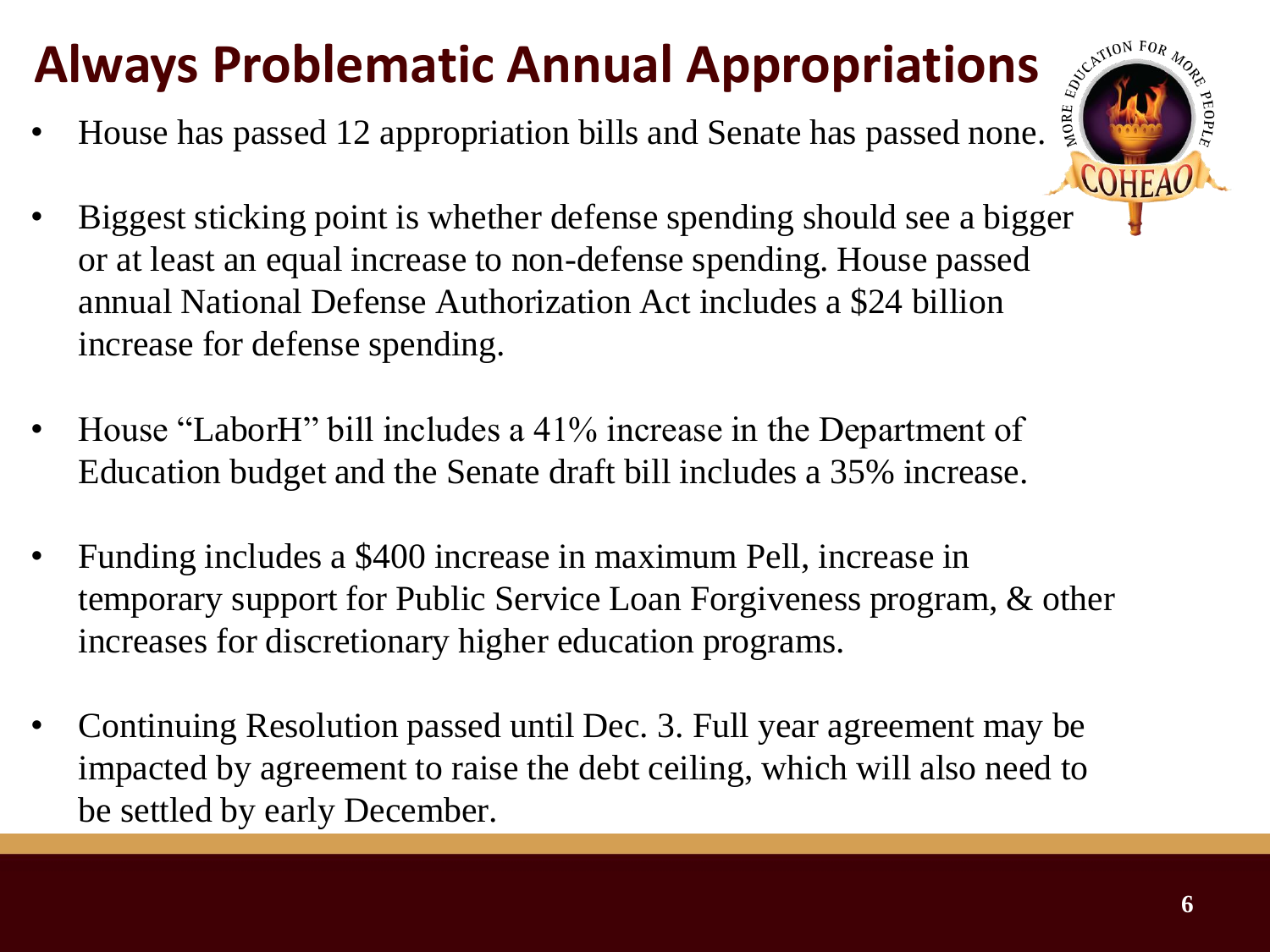# **What is the Perkins ARC Act?**

**A 21st Century Perkins Loans Program –** *Perkins Access, Retention, and Completion (ARC) Act*



- First introduced in December 2020 in the House by Rep. Mark Pocan
- COHEAO is currently working for bipartisan reintroduction in the House  $\&$ introduction in Senate - Senate sponsor is likely Sen. Baldwin (D-WI). **This includes meetings with offices in the House & Senate to identify supporters and cosponsors.**
- In 2019, COHEAO made progress with a new Perkins program in the House introduced in the College Affordability Act (*House Higher Education Act Reauthorization)*
- **If you'd like to help with a virtual COHEAO hill meeting please email:** Jared Solomon: [jsolomon@bosepublicaffairs.com](mailto:jsolomon@bosepublicaffairs.com) Karen Reddick: [coheaointernalops@gmail.com](mailto:coheaointernalops@gmail.com)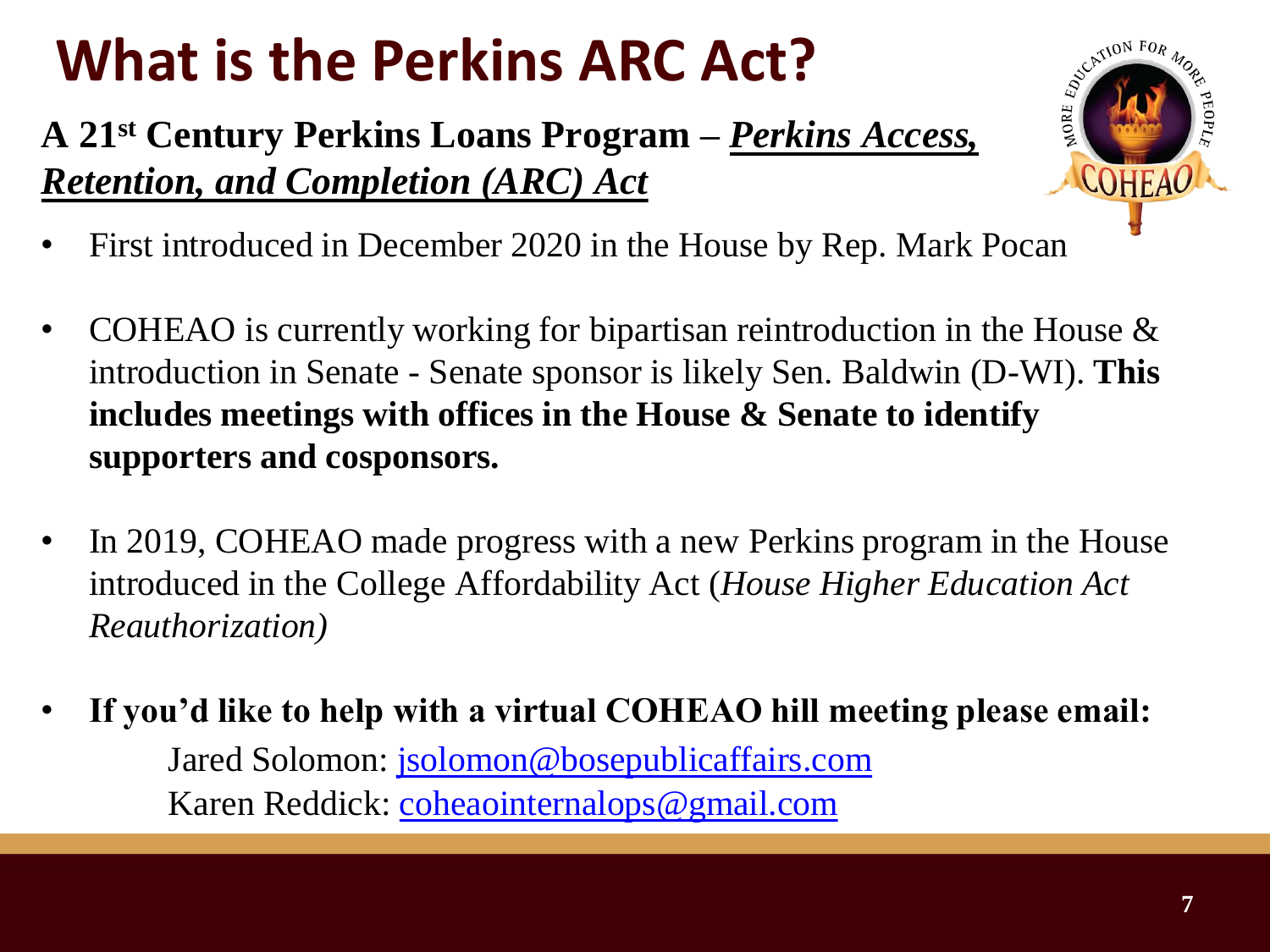# **What's in the Perkins ARC Act?**

#### **A one for one replacement of Legacy Perkins**

• As outstanding loans are paid off, instead of being recycled back for new loans, that money is sent back to the Treasury. The bill calls for a six billion dollar appropriation to replace the old revolving fund when money was last appropriated.

#### **Maintains local control, risk sharing, in school interest deferral, and cancellation for public service**

- Like the legacy loan program, schools would continue to maintain local control over whether their aid is used as a supplement or in an emergency for students who experience a shortfall. Schools are still required to put in an "institutional share" and the allocation formula is updated.
- Interest deferral and public service cancellation remain an important policy.

#### **Servicing remains school based**

Servicing will continue at the institutional level, offering personalized service and focus on default and delinquency prevention. This also benefits the Direct Loan Program as schools will be able to work with borrowers on all of their loan issues.

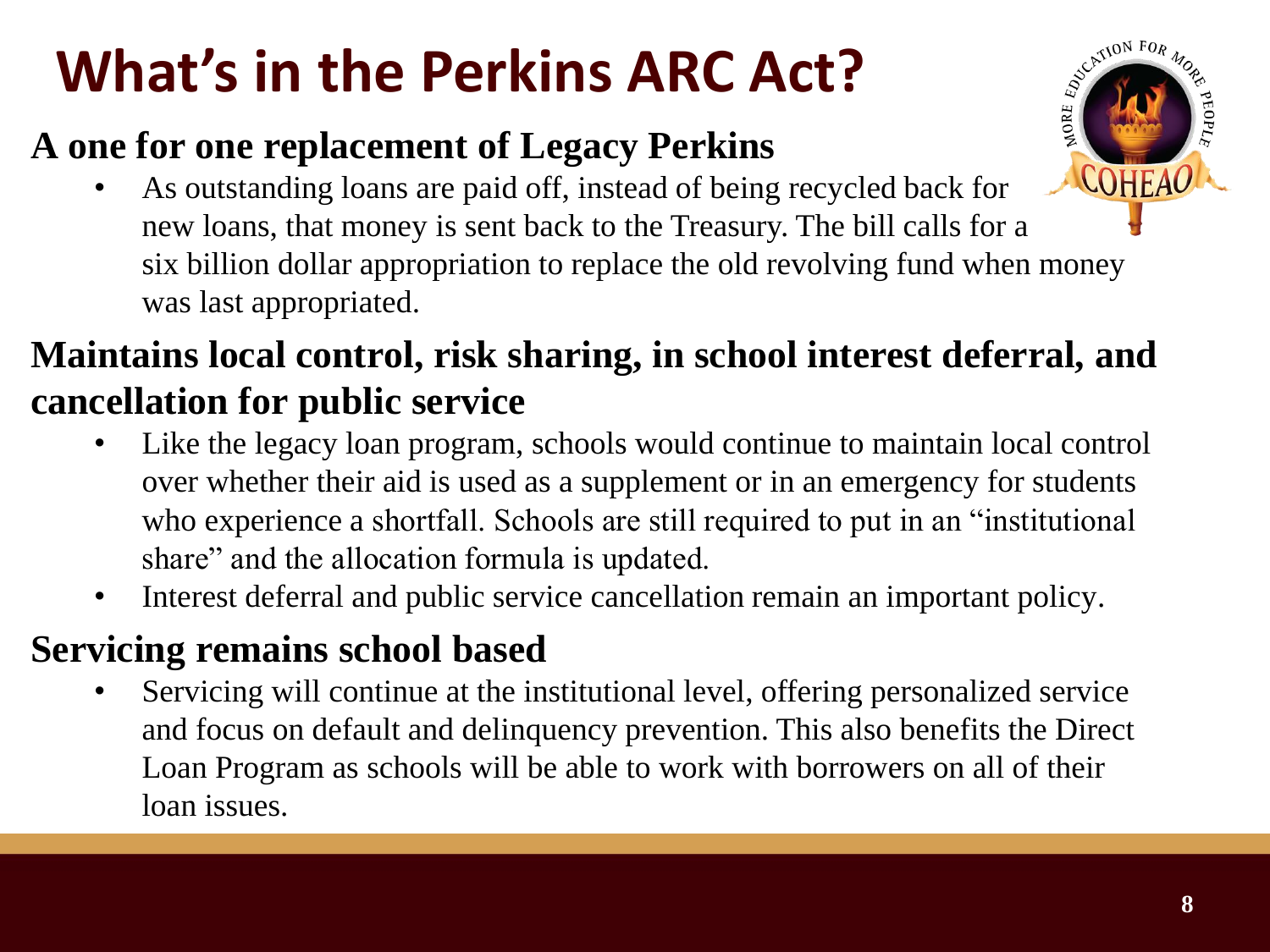### **Administration Activity**



- Senator Warren placed hold on James Kvaal nomination to be Under Secretary
	- Department announced changes in policies
		- Borrower Defense to Repayment
		- Public Service Loan Forgiveness
		- Strengthening Accountability
		- Total and Permanent Disability
		- Negotiated Rulemaking
- Kvaal confirmed by Senate on September 14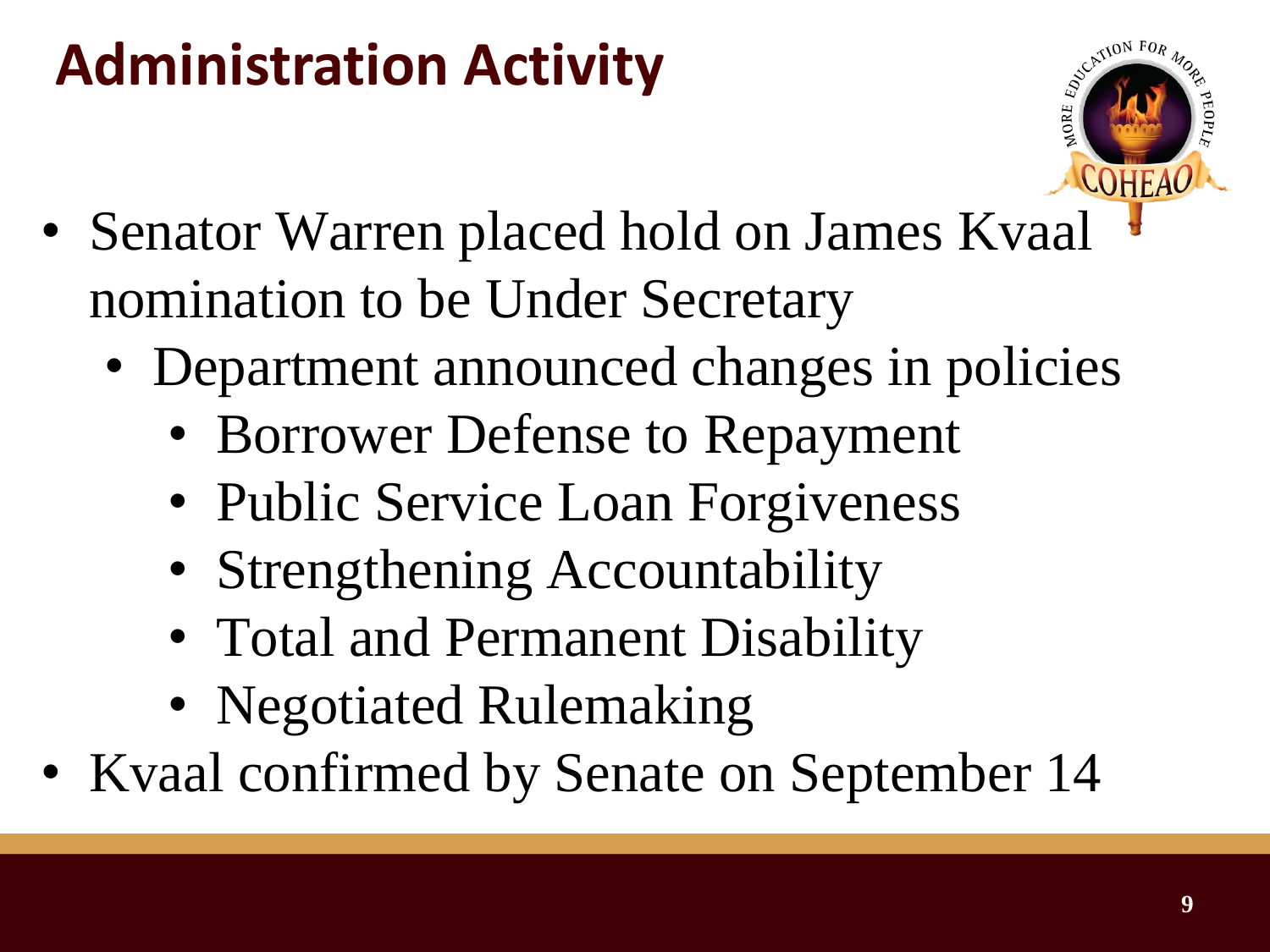# **Administration Activity**



- Negotiated Rulemaking
	- Held public hearings in June
	- Sessions: October 4-8, November 1-5, and December 6-10
	- Topics:
		- Public Service Loan Forgiveness
		- Borrower to Defense to Repayment
		- Income Drive Repayment
		- Closed School and False Certification Discharge
		- Second Chance Pell subcommittee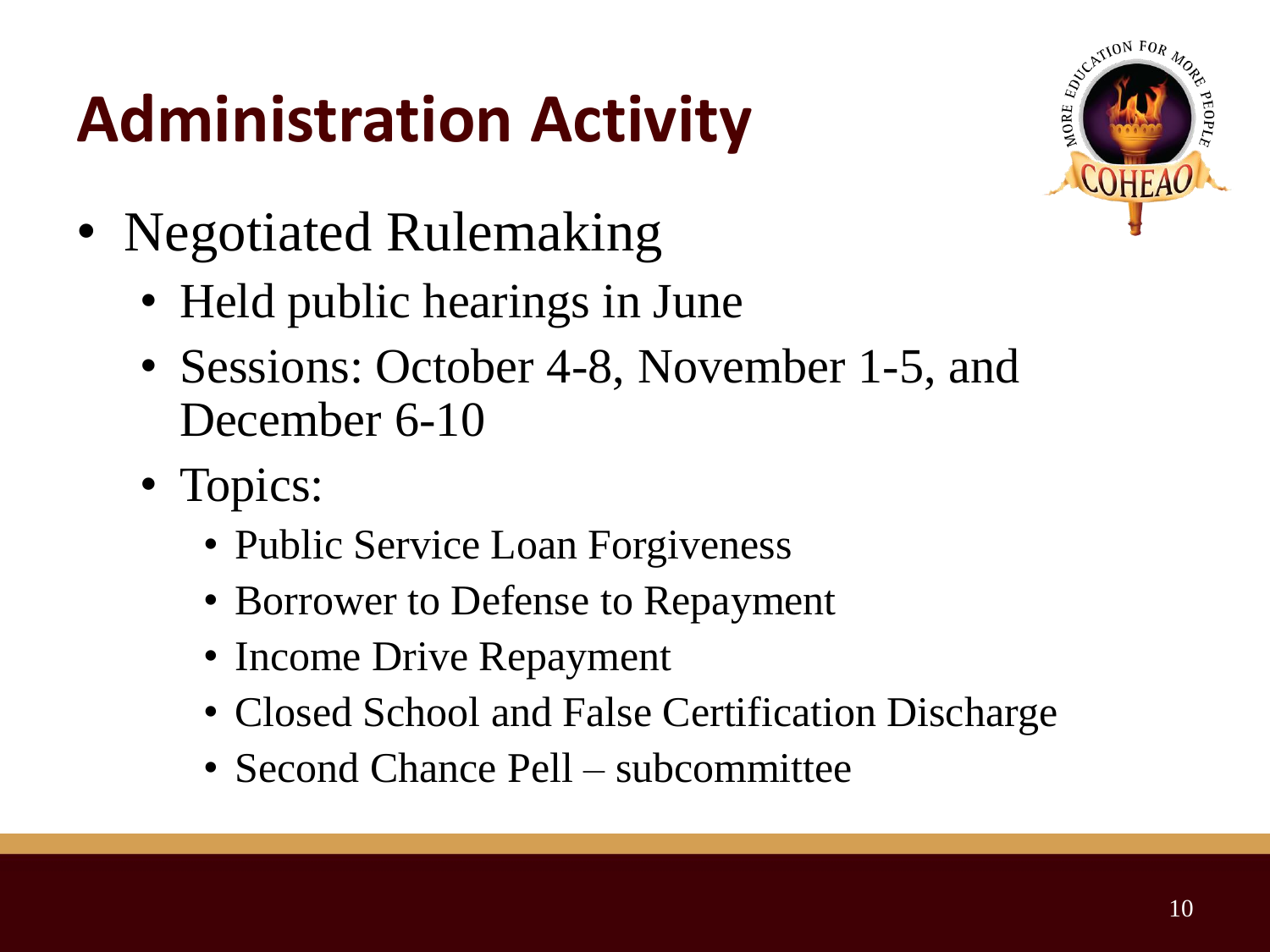# **Federal Loans**



- Payments will restart February 1, 2022
	- 90-day grace period
	- Easier to remain or enter IDR program
- Navient and PHEAA exiting
	- One difficult scenario the other not so much
	- Granite State
- Contract extensions with new task orders around performance, transparency and accountability.
- Operation Fresh Start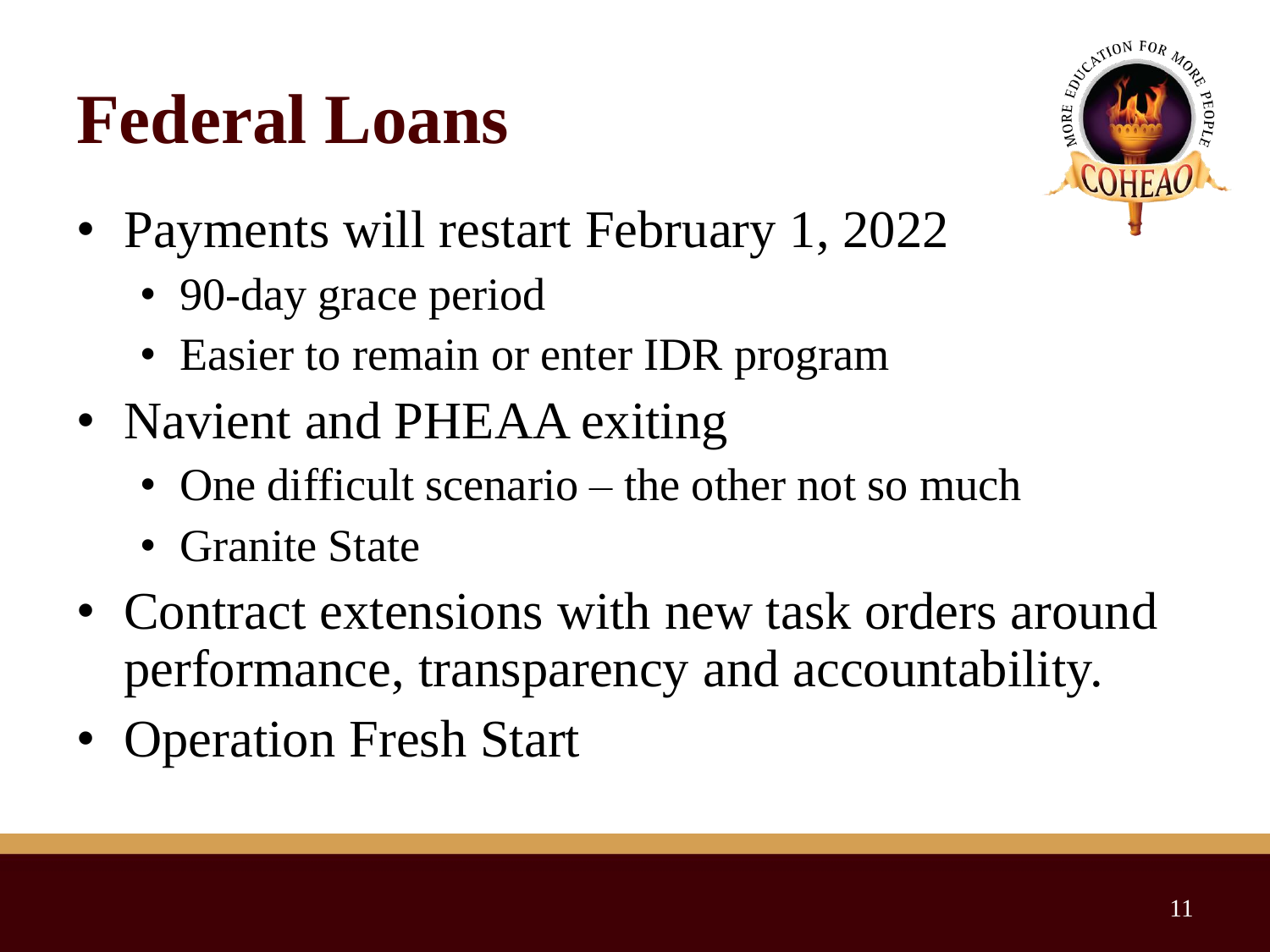## **Mandatory Assignment Update**

• Preview for 4:15 session this afternoon



- August 27<sup>th</sup>, Department announced that all Perkins Loans two or more years in default need to be assigned
- COHEAO sent questions to better understand policy
- COHEAO reviewing current law, regulations, and guidance to determine next steps